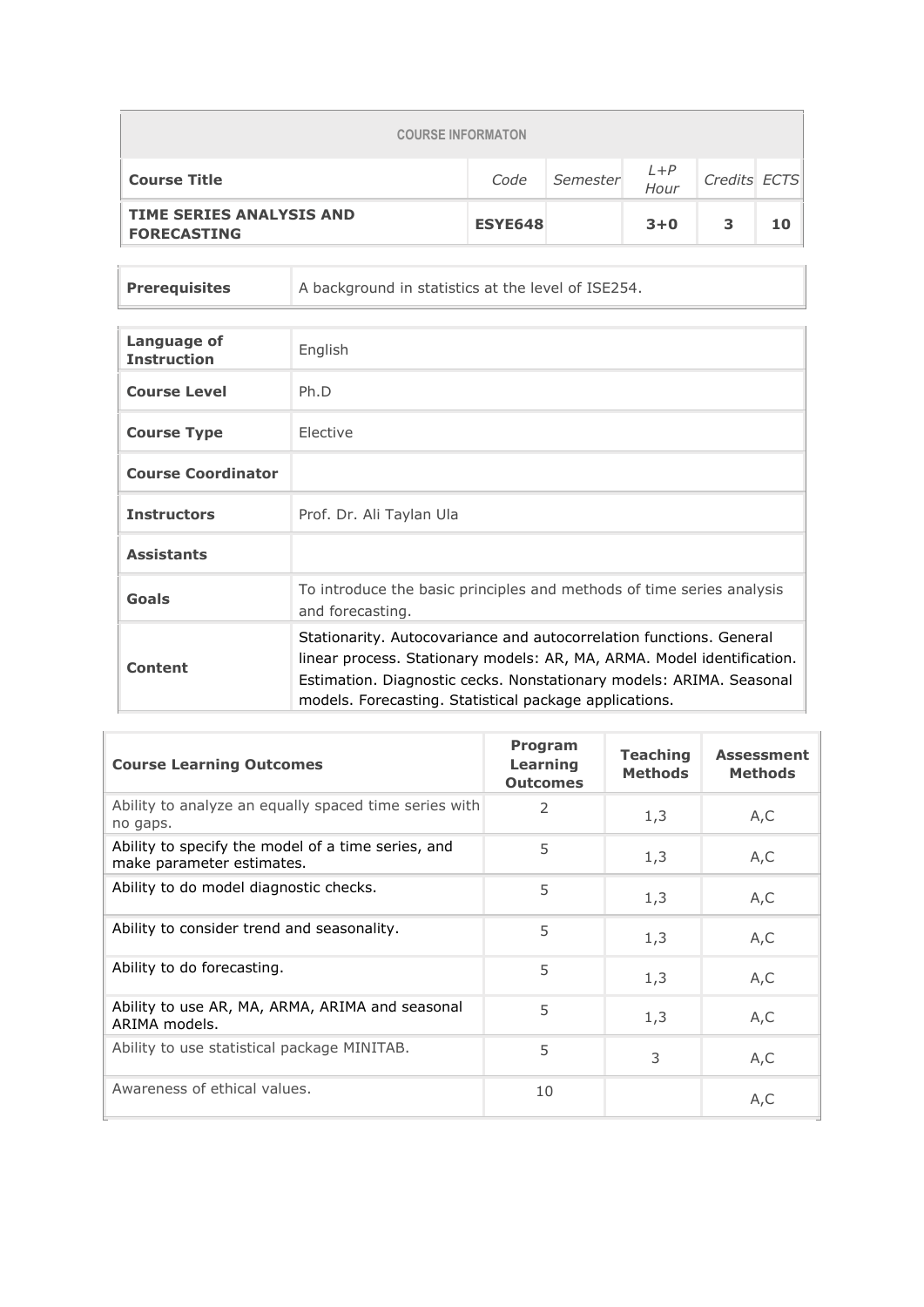| <b>Teaching</b><br><b>Methods:</b> | 1: Lecture, 2: Paper Discussion, 3: Lab, 4: Case-Study |
|------------------------------------|--------------------------------------------------------|
| <b>Assessment</b><br>Methods:      | A: Testing, B:Paper Summary, C: Homework, D: Project   |

|                | <b>COURSE CONTENT</b>                                                     |                        |  |  |  |
|----------------|---------------------------------------------------------------------------|------------------------|--|--|--|
|                | <b>Week Topics</b>                                                        | <b>Study Materials</b> |  |  |  |
| $\mathbf{1}$   | Introduction. Stationarity.                                               | Lecture Notes          |  |  |  |
| 2              | Autocovariance, Autocorrelation and Partial Autocorrelation<br>Functions. | Lecture Notes          |  |  |  |
| 3              | General Linear Model.                                                     | Lecture Notes          |  |  |  |
| $\overline{4}$ | Moving Average (MA) Models.                                               | Lecture Notes          |  |  |  |
| 5              | Autoregressive (AR) Models.                                               | Lecture Notes          |  |  |  |
| 6              | Mixed AR and MA (ARMA) Models.                                            | Lecture Notes          |  |  |  |
| 7              | MIDTERM EXAM I<br>Model Identification.                                   | Lecture Notes          |  |  |  |
| 8              | Model Estimation.                                                         | Lecture Notes          |  |  |  |
| 9              | Diagnostic Checks.                                                        | Lecture Notes          |  |  |  |
| 10             | Nonstationary Models. Differencing. ARIMA Models.                         | Lecture Notes          |  |  |  |
| 11             | Seasonal ARIMA Models.                                                    | Lecture Notes          |  |  |  |
| 12             | MIDTERM EXAM II<br>Forecasting. MINITAB Applications.                     | Lecture Notes          |  |  |  |
| 13             | Forecasting. MINITAB Applications.                                        | Lecture Notes          |  |  |  |
| 14             | Forecasting. MINITAB Applications.                                        | Lecture Notes          |  |  |  |

| <b>RECOMMENDED SOURCES</b>  |                          |  |  |  |
|-----------------------------|--------------------------|--|--|--|
| Textbook                    | Lecture notes were used. |  |  |  |
| <b>Additional Resources</b> |                          |  |  |  |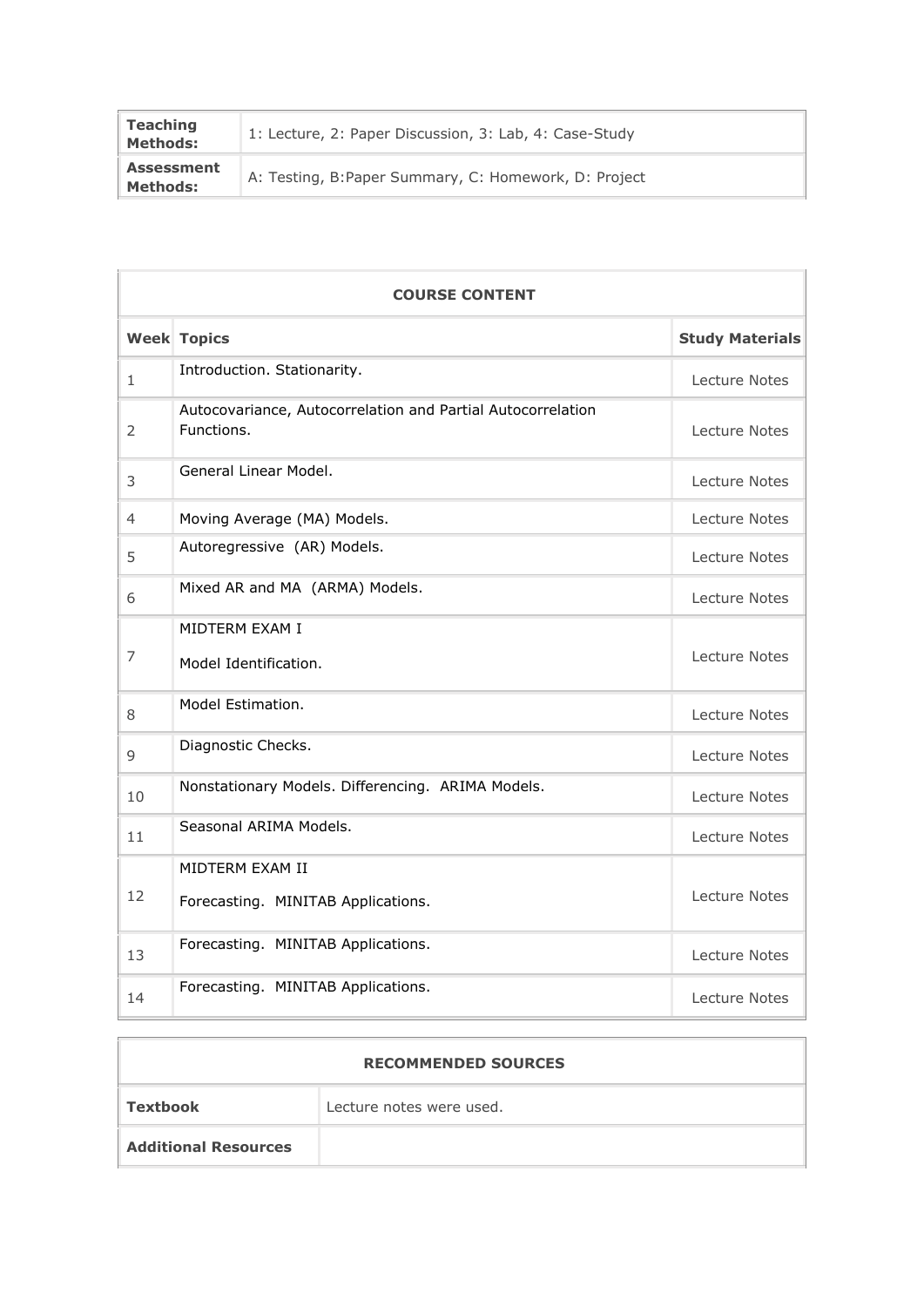| <b>MATERIAL SHARING</b> |                                    |  |  |  |  |
|-------------------------|------------------------------------|--|--|--|--|
| <b>Documents</b>        |                                    |  |  |  |  |
| <b>Assignments</b>      | 6 Homeworks.                       |  |  |  |  |
| <b>Exams</b>            | 2 Midterm Exams, Final, 2 Quizzes. |  |  |  |  |

| <b>ASSESSMENT</b>                                                   |                |     |  |  |  |
|---------------------------------------------------------------------|----------------|-----|--|--|--|
| <b>IN-TERM STUDIES</b><br><b>NUMBER</b><br><b>PERCENTAGE</b>        |                |     |  |  |  |
| Mid-terms                                                           | $\overline{2}$ | 76  |  |  |  |
| Assignment                                                          | 6              | 8   |  |  |  |
| Quizzes                                                             | $\overline{2}$ | 8   |  |  |  |
| Attendance                                                          |                | 8   |  |  |  |
| <b>Total</b>                                                        |                | 100 |  |  |  |
| <b>CONTRIBUTION OF FINAL EXAMINATION TO OVERALL</b><br><b>GRADE</b> |                | 35  |  |  |  |
| <b>CONTRIBUTION OF IN-TERM STUDIES TO OVERALL</b><br><b>GRADE</b>   |                | 65  |  |  |  |
| <b>Total</b>                                                        |                | 100 |  |  |  |

| <b>COURSE CATEGORY</b> | <b>Expertise Courses</b> |
|------------------------|--------------------------|
|                        |                          |

| <b>COURSE'S CONTRIBUTION TO PROGRAM</b>                                                                                                                                                                              |  |  |                                     |  |  |  |  |
|----------------------------------------------------------------------------------------------------------------------------------------------------------------------------------------------------------------------|--|--|-------------------------------------|--|--|--|--|
| No Program Learning Outcomes                                                                                                                                                                                         |  |  | Contribution<br>$1 \ 2 \ 3 \ 4 \ 5$ |  |  |  |  |
| Ability to reach knowledge in breadth and depth through scientific research in<br>Systems Engineering field; to have extensive knowledge about current<br>techniques and procedures together with their constraints. |  |  |                                     |  |  |  |  |
| Ability to complement and apply knowledge by scientific methods utilizing<br>limited or missing data; to use knowledge in different disciplines effectively                                                          |  |  |                                     |  |  |  |  |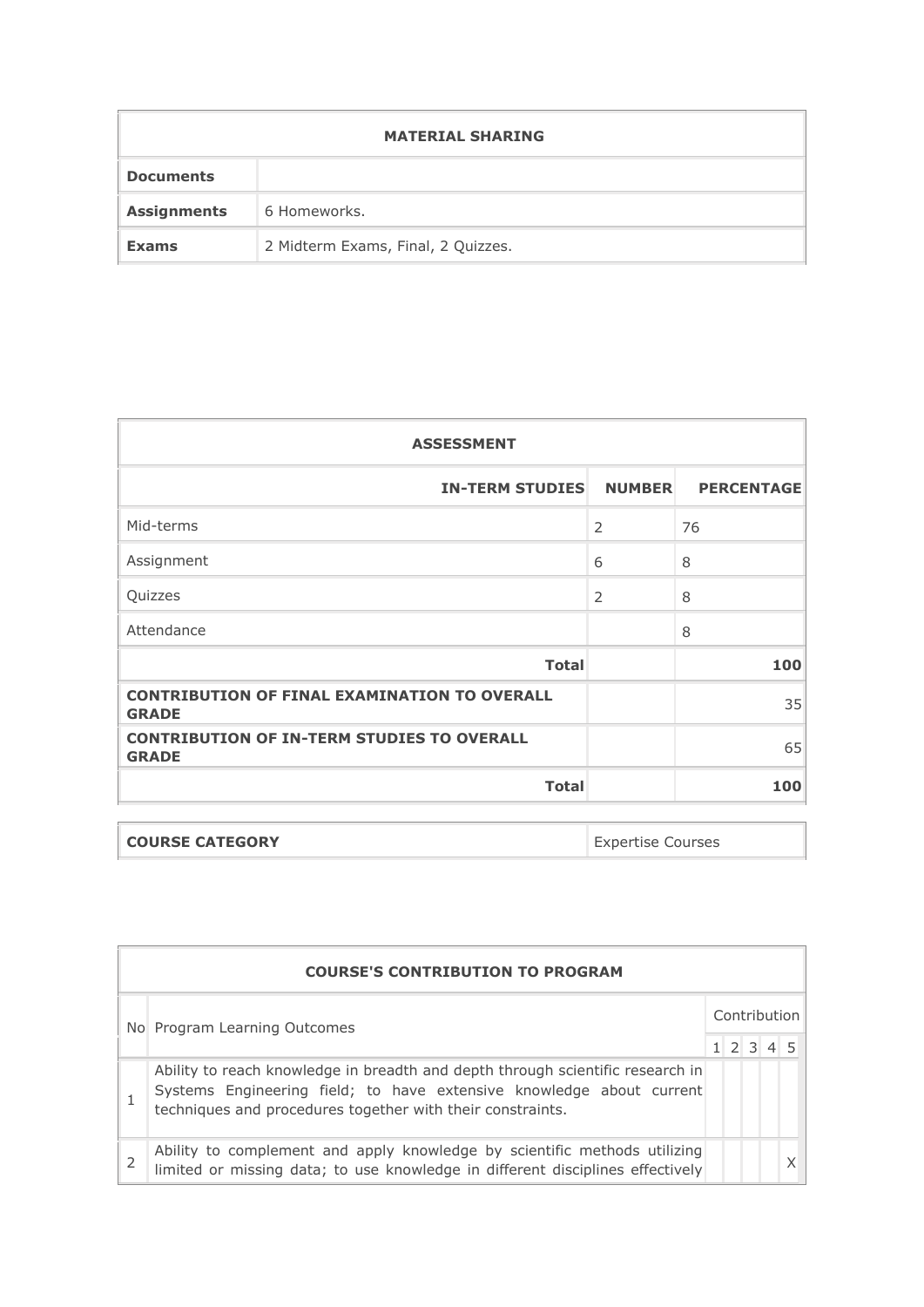|    | by blending them.                                                                                                                                                              |          |   |
|----|--------------------------------------------------------------------------------------------------------------------------------------------------------------------------------|----------|---|
| 3  | Ability to formulate Systems Engineering problems; to develop novel and<br>original ideas and procedures for their solutions and to use innovative<br>procedures in solutions. |          |   |
| 4  | Awareness of new and developing applications in Systems Engineering;<br>ability to investigate and learn these applications when required.                                     |          |   |
| 5  | Ability to design and apply analytical, and modeling and experimental based<br>research; to solve and interpret complex situations encountered in this<br>process.             |          | X |
| 6  | Ability to lead multi-disciplinary teams; to develop solution approaches in<br>complicated situations and to take responsibility.                                              |          |   |
| 7  | Ability to develop novel and/or original ideas and methods; to develop<br>innovative solutions for the design of systems, parts or the processes.                              |          |   |
| 8  | Ability to communicate orally or in writing the process and the results of<br>Systems Engineering studies systematically and openly in national or<br>international platforms. |          |   |
| 9  | Ability to master a foreign language (English) at the European Language<br>Portfolio B2 General Level to communicate orally or in writing.                                     |          |   |
|    | Ability to recognize social, scientific and ethical values in the process of<br>10 collection, interpretation and publishing of data, and in all professional<br>activities.   | $\times$ |   |
| 11 | Ability to visualize social and environmental dimensions of Systems<br>Engineering applications and to observe these dimensions in professional<br>practice.                   |          |   |
| 12 | Ability to develop appropriate methodology and procedures for the modeling,<br>improvement, control and design of complex systems for a specified target.                      |          |   |

| ECTS ALLOCATED BASED ON STUDENT WORKLOAD BY THE COURSE DESCRIPTION    |               |               |                |  |  |  |  |
|-----------------------------------------------------------------------|---------------|---------------|----------------|--|--|--|--|
| Duration<br>Quantity<br>Workload<br>Activities<br>(Hour)<br>(Hour)    |               |               |                |  |  |  |  |
| Course Duration (Excluding the exam weeks: 12x Total course<br>hours) | 12            | 3             | 36             |  |  |  |  |
| Hours for off-the-classroom study (Pre-study, practice)               | 14            | 10            | 140            |  |  |  |  |
| Midterm examination                                                   | $\mathcal{P}$ | $\mathcal{P}$ | $\overline{4}$ |  |  |  |  |
| Homework                                                              | 6             | 10            | 60             |  |  |  |  |